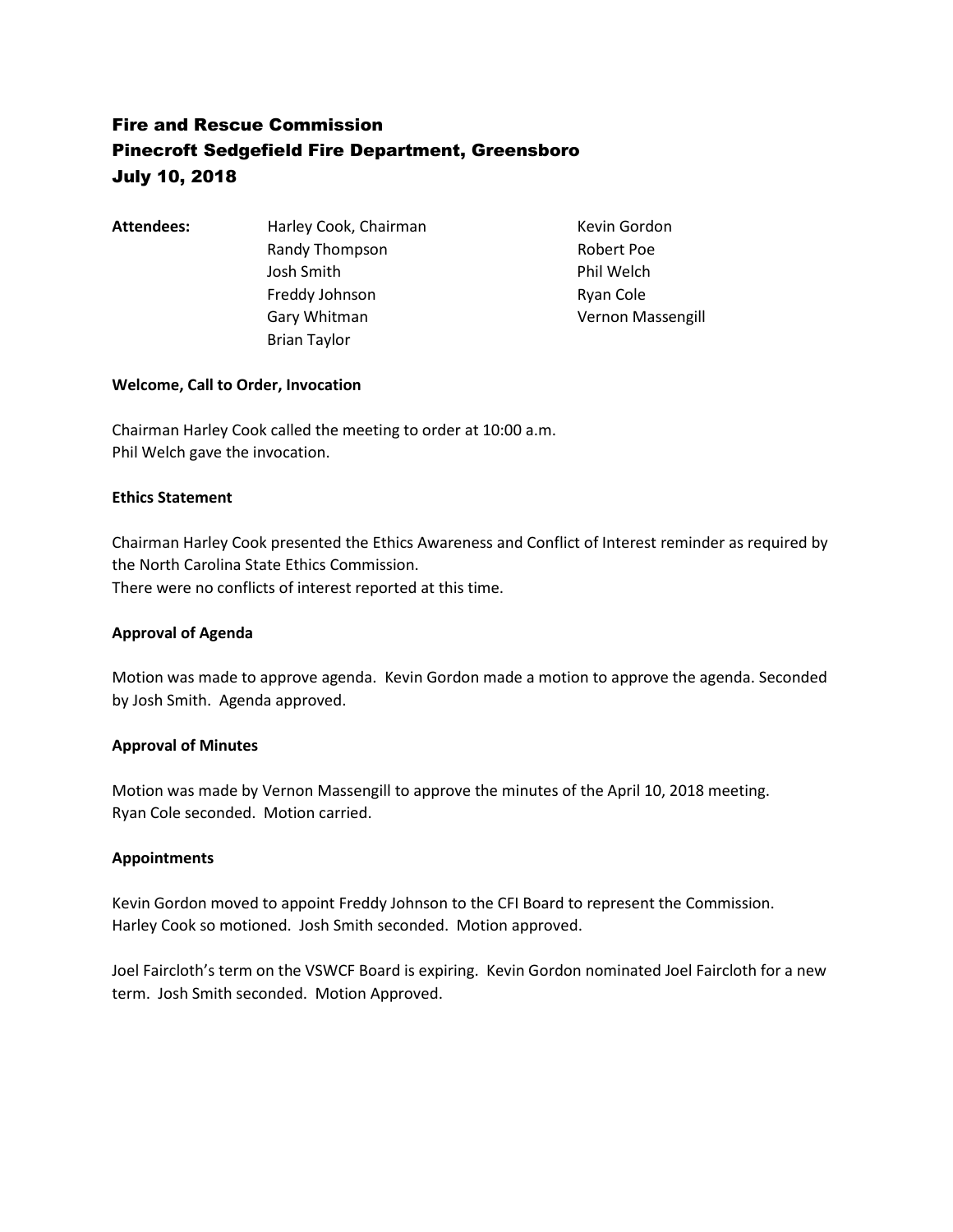### **Board Reports**

### **Certification Board Update**

The June 12, 2018 Certification Board was cancelled and as such there is no report. The next Certification Board meeting is scheduled for September 18, 2018 at Rowan Cabarrus Community College in Salisbury, NC.

### **VSWCF Board**

Cloyce Anders was absent. Representative Mike spoke on his behalf. A brief discussion included firefighter cancer and death benefits.

# **Certified Fire Investigator Board**

CFI Board chairman Freddy Johnson discussed applications from the CFI Board and the need for a welldefined set of rules for CFI application submission, particularly late submissions.

A CFI application denial appeal was presented by Doug Jones. Doug Jones cited the precedence of previous approval despite late submission and being unclear about the expiration date. A discussion was opened.

Gary Whitman asked if this was a big problem and Kim Williams confirmed it was.

Randy Thompson inquired as to how many submissions are received each quarter.

Kevin Gordon suggested a universal due date of December  $31^{st}$  for all recertification applications. Phil Welch agreed.

Kevin Gordon motioned to move the due date of all applications to December 31. Freddy Johnson seconded. Motion approved.

Plans to set in motion the retroactivity of current list of denied applicants and institution of the universal expiration date to be December 31, 5 years from approval.

Doug Jones' appeal was reversed. His expiration date will be adjusted and he will be approved pending all other terms of his request are met.

### **Agency Reports**

### **Department of Insurance**

Brian Taylor opened the Department of Insurance report by introducing Tom Felling. Mr. Felling represents the Board for the NC Attorney General's office and will be working with the board to set forth administrative rules. Welcome Tom Felling.

Commissioner Mike Causey continues to tour all areas of North Carolina, focusing on rural departments to meet and assess the needs of our firefighters.

House Bill 948 passed.

The June 23<sup>rd</sup> Smoke Alarm Canvassing was a great success.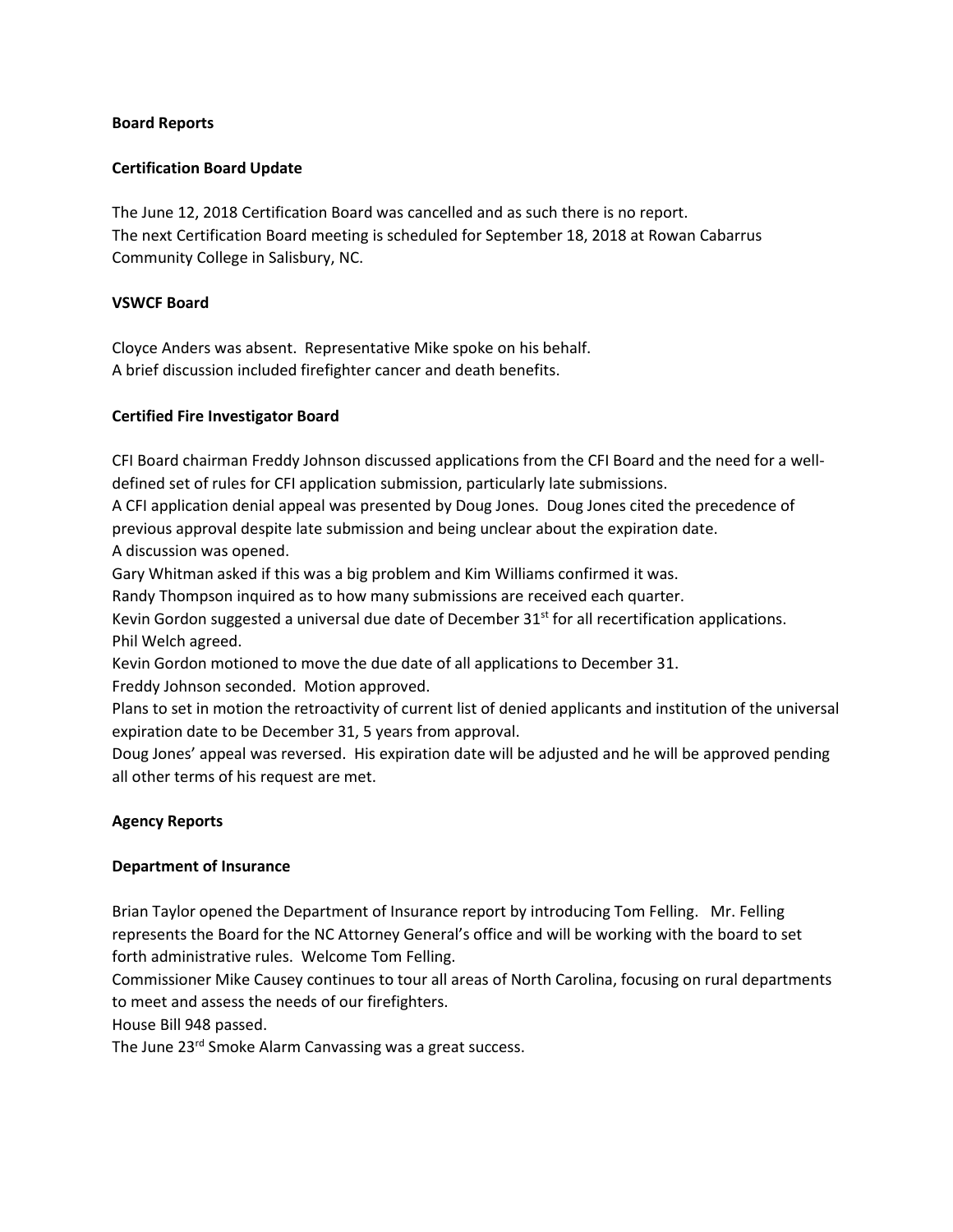Kim Williams delivered Fire and Rescue Commission staff reports.

The High School Firefighter Challenge was a big success as always. There were 33 participants this year as opposed to 17 last year.

The Department of Insurance IT department and the Fire and Rescue Commission worked together with Image Trend to upgrade the Fire Bridge incident reporting program and has been successful in creating a more user-friendly experience.

Over 4,000 certifications were issued this quarter.

A North Carolina PTSD peer support group would like to have a section of our website. They have been vetted.

The Rosecrance Florian Conference will be held at the Raleigh Convention Center October 15-16, 2018. Thank You so much to Chief McGrath for obtaining the Convention Center for free.

Shannon Bullock delivered the Injury Prevention report.

The Fire and Life Safety Conference will be held July 24-26, 2018 in Wilmington, NC.

Over 4000 smoke alarms were installed and more than 90 fire departments participated in the Smoke Alarm Canvassing Event on June 23, 2018. Since January 1, 2018, 7,446 smoke alarms have been given out including 49 hearing impaired smoke alarms.

October 7-13 is Fire Prevention Week. This year's motto is: Look, Listen, Learn, Be Aware – Fire Can Happen Anywhere. Sparky the fire dog has a new friend named Simon and Injury Prevention has some new team members. Welcome to Blair Cox, Norman Franklin, and Claudia Summer.

Derrick Clouston delivered the Training, Grants, and Inspections report.

340 Inspections have been completed this year, 255 9-S inspections, and 85 surveys.

There have been 86 Fire Officer Trainings this year as well.

The Grants division will be wrapping up the HB2 Disaster Grants from the fires and from Hurricane Matthew by the end of the month. There have been 111 Fire Grants dispensed and 504 grants outstanding.

Josh Smith inquired if inspections are going down. Derrick confirmed that yes, they are going down. Josh and Derrick discussed how inspections going down would affect the Relief Fund.

# **NC State Firefighters Association**

Tim Bradley discussed the SAFRE convention in Raleigh, NC, August 8-11, 2018.

The Firefighters Association is also supporting the Rosecrance Florian organization.

Tim noted that September  $11<sup>th</sup>$  was designated as First Responders Day and recognized as a state holiday.

Representatives met with the DMV to discuss the exemption of official use of a vehicle from a CDL license to include fire trucks.

The Firefighter Cancer Act passed which creates a registry in the CDC for tracking cancer among firefighters.

2.3 million dollars were appropriated for Search and Rescue Team funding.

The Line of Duty Death Benefit increased from \$50,000 to \$100,000.

A statute passed that allowed for the flying of flags at half-mast for the death of a firefighter. Four By-Law amendments are pending: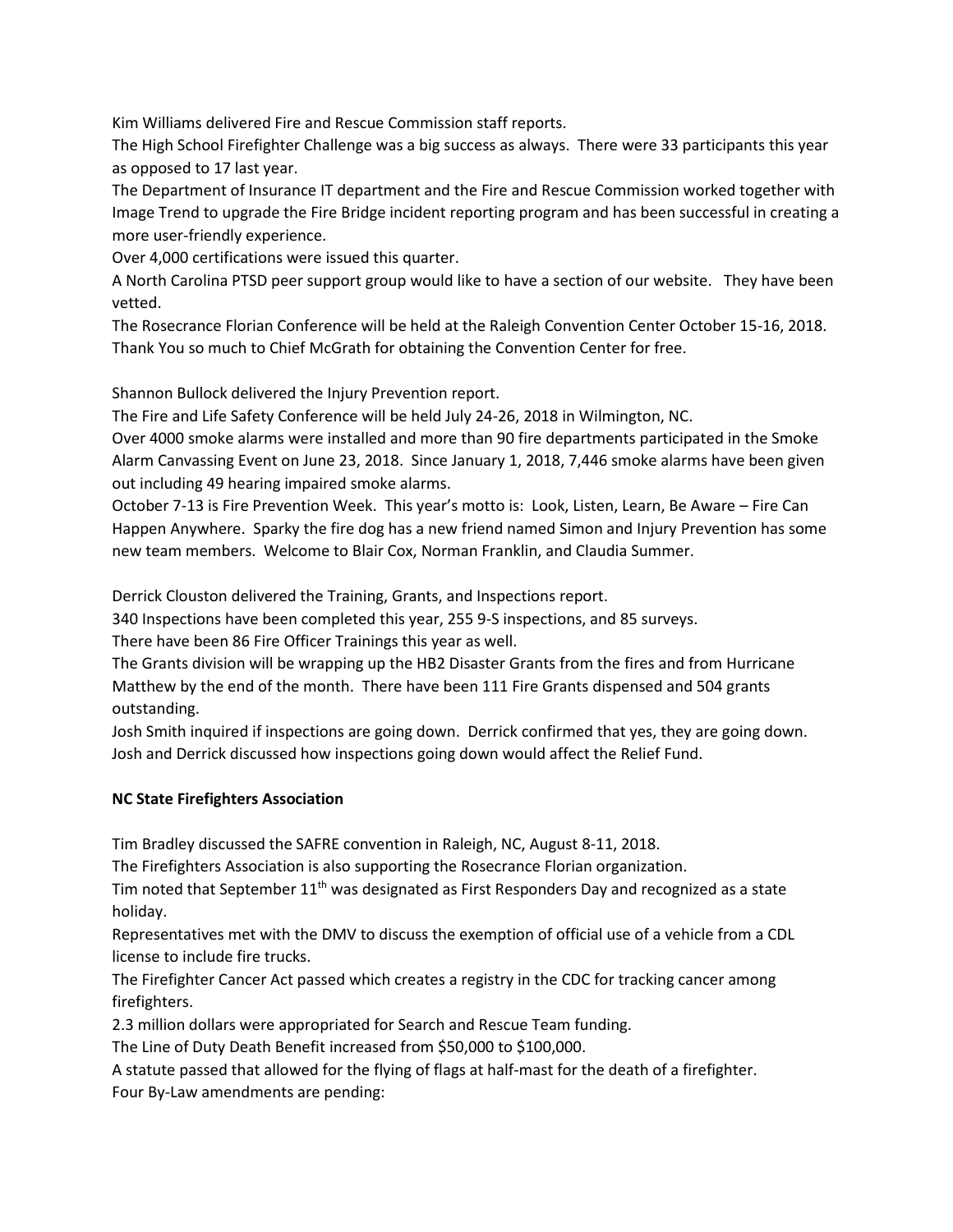-Eligibility of Lifetime Members to serve on the board. -Modernization of the position of Treasurer. -Addition of a Historian/Statistician. -Allowance of past presidents to vote at the conference if not voting as a delegate for another entity.

# **NC Association of Rescue and EMS**

Joel Faircloth reported that High Angle School scheduled for Spring of 2018 was cancelled due to snow. Next Spring, those who were signed up for the cancelled 2018 class will have first preference. The NC Association of Rescue and EMS Convention will be held September 6-8, 2018, at the Hickory Metro Convention Center in Hickory, NC.

# **NC Association of Fire Chiefs**

Ryan Cole reported for Jake Whisnant on the North Carolina kickoff for Recruitment and the upcoming SAFRE convention in Raleigh, NC.

# **NC Department of Community Colleges**

Kenny Weatherington submitted the following report:

Greetings to the Commission and all in attendance from Mr. Peter Hans, our new President of the North Carolina Community College System, the System Office staff, and on behalf of our 58 awesome community colleges serving our great State. I am humbled that President Hans has selected me to serve as his designee to the NC Fire Rescue Commission and I look forward to working with you to advance fire training for our State.

For System Office updates, I begin with sharing that Mr. Peter Hans was elected by the NC State Board of Community Colleges on May 1 to serve as our ninth President. President Hans has many years of government and public policy work including serving as policy advisor to Senators Faircloth, Burr and Dole and serving 6 years as a member of the State Board of Community Colleges, three terms on the UNC Board of Governors and as Chair of the UNC System Policy Making Body. We are excited with his appointment as President and look forward to his leadership in the coming years.

I would like to also share with you the addition of our newest Public Safety Training Specialists team member, Mrs. Tonya Clark. Tonya has a Bachelors Degree in Emergency Medical Care from Western Carolina University, is a North Carolina and National Registry Paramedic, is a registered nurse and brings to us numerous years of community college experience as both an administrator and educator. Tonya will serve as our team's EMS subject matter expert while cross training in all our team disciplines. She will be located in our Western region with her office being at Southwestern Community College. We are excited that Tonya has joined our team and hope you will welcome her.

As an update on transfer of Certification records, the state office is now transferring records to OSFM daily. Colleges still report when they choose but once we receive the records we no longer hold for twice-a-month transfer but rather transfer that day.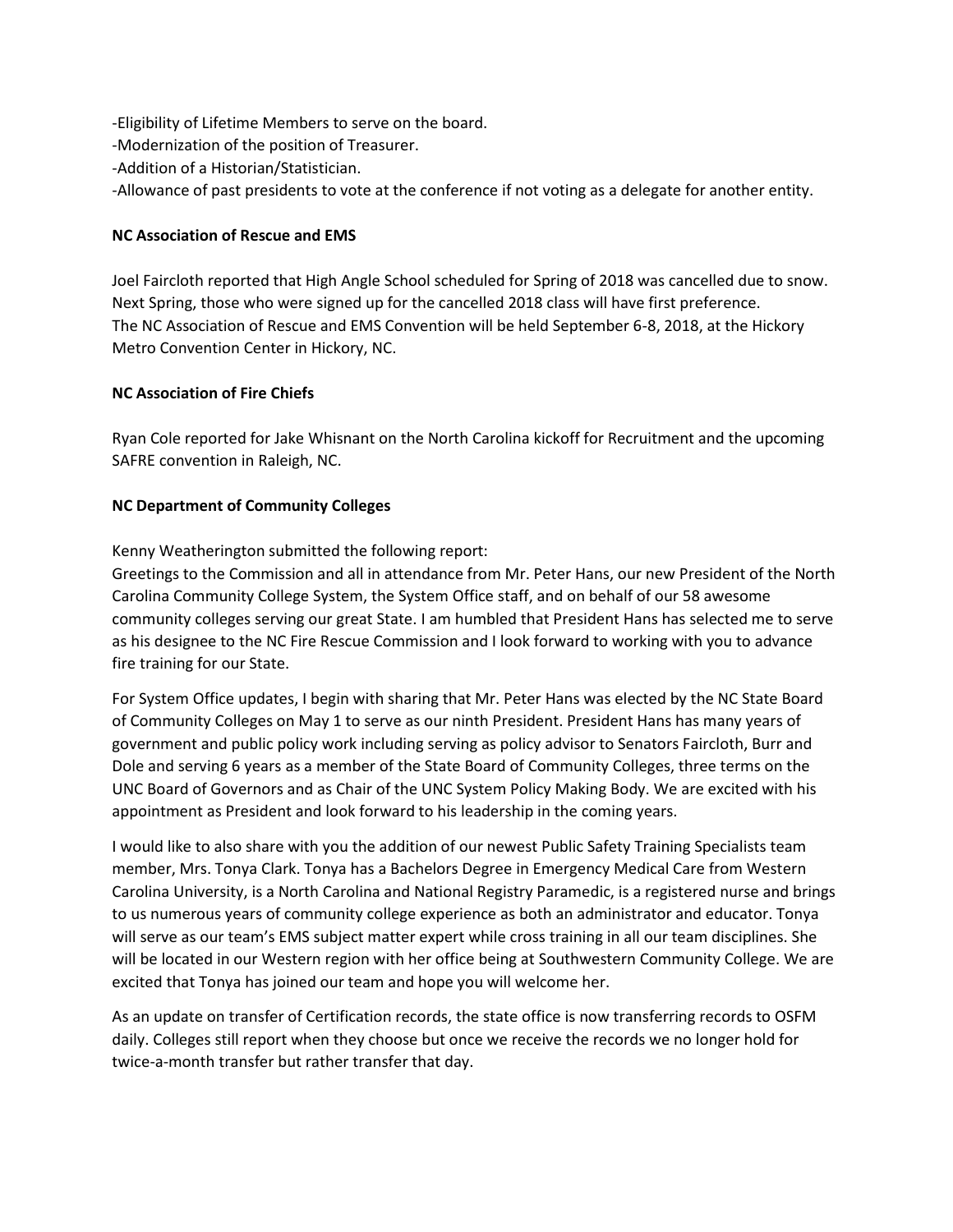In May, our office hosted our annual regional Fire Rescue School Directors meetings. This year we coordinated with the staff of OSFM to provide the first three offerings of the new School Director Orientation courses for our college directors and fire department directors. Our host colleges provided us rooms for two days at each location for our meetings and these professional development sessions were well received by our school directors. We are very grateful to Alamance Community College, AB Tech Community College and Wayne Community College for the use of their facilities and their warm hospitality.

Several times over the past years, questions and confusion have arisen about whether junior firefighters under the age of 16 could take college classes and certification classes at our community colleges. Due to some recent questions, our office issued a joint memo from Mrs. Margaret Roberton, Associate Vice-President of Workforce Continuing Education and Mrs. Kim Williams, Deputy Director of the Fire Rescue Commission. The short story is some years back GS 95-25.5, the Department of Labor statute, was amended to read "*Nothing in this section prohibits qualified youths under 18 years of age from participating in training through their fire department, the Office of State Fire Marshal, or the North Carolina Community College System. As used in this subsection, the term "qualified youth under 18 years of age" means an uncompensated fire department or rescue squad member who is at least the age of 15 and under the age of 18 and who is a member of a bona fide fire department, as that term is defined in G.S. 58-86-25, or of a rescue squad described in G.S. 58-86-30."* However, the Community College System is governed by NCGS 115D which indicates "minors" must be at least 16 years of age to take college courses. While community colleges were mentioned in GS 95, it did not supersede GS 115D. So, while OSFM will take records for certification training from 15-year old junior members, under the current community college governance, junior members have to be 16 years old to take classes at the community college. This memo was sent to all community colleges to share but is public and available upon request from our office or our colleges.

In closing, we do look forward to the opportunity of continued dialogue as we move to the test proctor change coming in 2019. Our Fire Rescue Advisory Committee is reviewing potential impacts and business solutions to ensure we maintain the desire of the Commission while meeting the demand of our departments. We will direct our questions to Mr. David Bullins to address to the Certification Board as we move forward and our colleges stand ready to work to increase the quality and integrity of both the education and testing processes moving forward. Our office hopes the Commission will continue to work with us to find solutions that are amicable to all of us and as always in the best interest of the customers we both serve.

As our colleges ready themselves for what will prove to be another busy and productive Fall semester, we thank you for your continued support of our colleges as we and the Commission serve our fire service communities.

Respectfully submitted,

Kenny Weatherington Public Safety Training Specialist Fire-Rescue and Emergency Management Training State Lead North Carolina Community College System